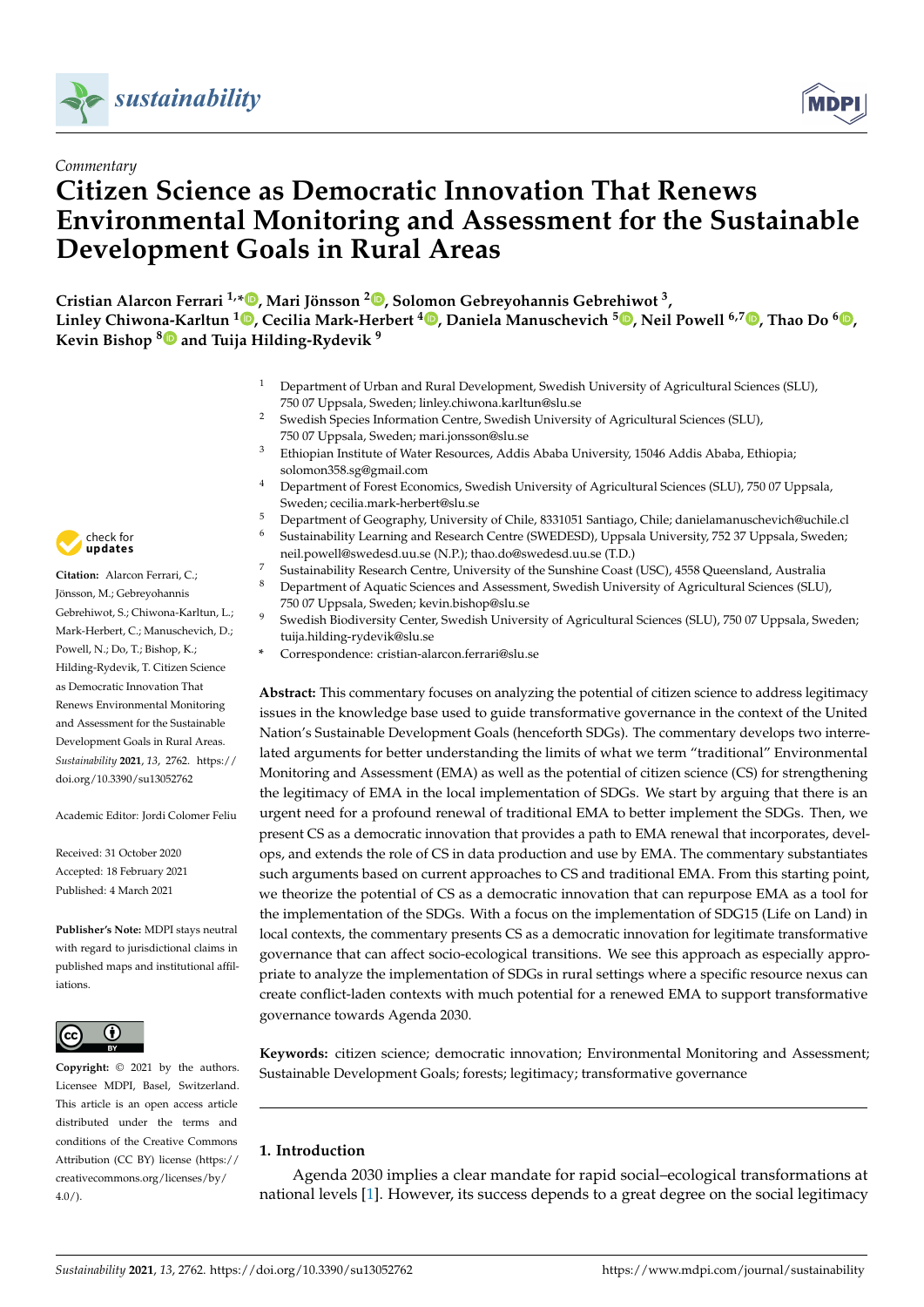of the knowledge base used to guide transformative governance toward the realization of the United Nation's Sustainable Development Goals (henceforth SDGs) in rural local areas. Thus, the national level of analysis for the implementation of SDGs depends on local environmental governance where the interrelated nature of the SDGs and the challenges of resource allocation require socio-ecological analysis to navigate toward a sustainable future. Within this context, rural areas play a key role in the achievement of SDGs, but rural communities are often forced to make trade-offs between the environment and economic development [\[2\]](#page-7-1). Environmental Monitoring and Assessment (henceforth EMA) has been a customary way to do this, but it is predicated on centralized, expert solutions that may lack legitimacy with local actors. This raises crucial questions concerning the current role and the future of EMA in contributing with legitimate knowledge to the realization of Agenda 2030 as well as its specific goals and targets in rural settings.

Citizen science (henceforth CS) is touted as a data source that can provide new knowledge for the achievement of the SDGs [\[3\]](#page-7-2). In doing so, the participatory nature of citizen science can potentially contribute to a renewal of EMA. This could foster the acceleration and scaling up of initiatives to better address the societal challenges of the SDGs in rural areas, including taking advantage of advances in technology and the proliferation of data for the development of CS. Here, citizen science has the potential to renew EMA by promoting public engagement horizontally in the co-production of knowledge (e.g., volunteering with local data and knowledge) as well as vertically, in decision-making (e.g., engaging with government organizations in consultations and decision-making). Yet this requires institutional reforms aimed at rethinking EMA for transformative governance to allow public engagement in sustainable and democratic transitions to become a key driver for the achievement of the SDGs in local areas. Such normative goals need more empirical analysis regarding the possibilities for CS to renew EMA as a tool to support the achievement of SDGs. However, attention also needs to be paid to the barriers facing the use of CS for this purpose.

One especially challenging implementation of SDGs in rural settings relates to competing objectives for the use of forest resources. This leads to questions about the very meaning of SDG15 ("protect, restore and promote sustainable use of terrestrial ecosystems, sustainably manage forests, combat desertification, and halt and reverse land degradation and halt biodiversity loss") given the potential for conflicts between economic development, the livelihoods of people, and biodiversity. This compromises the prospects for achieving this SDG in ways that are widely accepted as legitimate processes of environmental governance, thus jeopardizing the prospects for transformative environmental governance.

The purpose of this commentary is to lay out a theoretical framework for analyzing why and how citizen science can contribute to EMA in order to enable legitimate transformative governance connected to SDG15 in rural areas. We argue that a potential path for EMA renewal is to incorporate and extend the relevance of CS in EMA. We present this as a democratic innovation in the production of data and knowledge for the SDGs. We see this as an important step toward the empowered participatory governance of natural resources in rural settings. Thus, this commentary argues for a profound renewal of traditional Environmental Monitoring and Assessment (EMA) to promote implementation of the SDGs. In connection with this, we argue that citizen science should be conceived of as a democratic innovation that provides a path to the renewal of Environmental Monitoring and Assessment. This involves incorporating, developing, and institutionalizing the role of citizen science in data and knowledge production to provide decision support about sustainable use of natural resources in rural areas.

This commentary is divided into two sections. The first section offers an analysis of social and natural science approaches to citizen science within existing forms of Environmental Monitoring and Assessment. This is the starting point for theorizing the potential of citizen science as a democratic innovation that can repurpose EMA as a tool for the implementation of the SDGs. The second section theorizes citizen science as democratic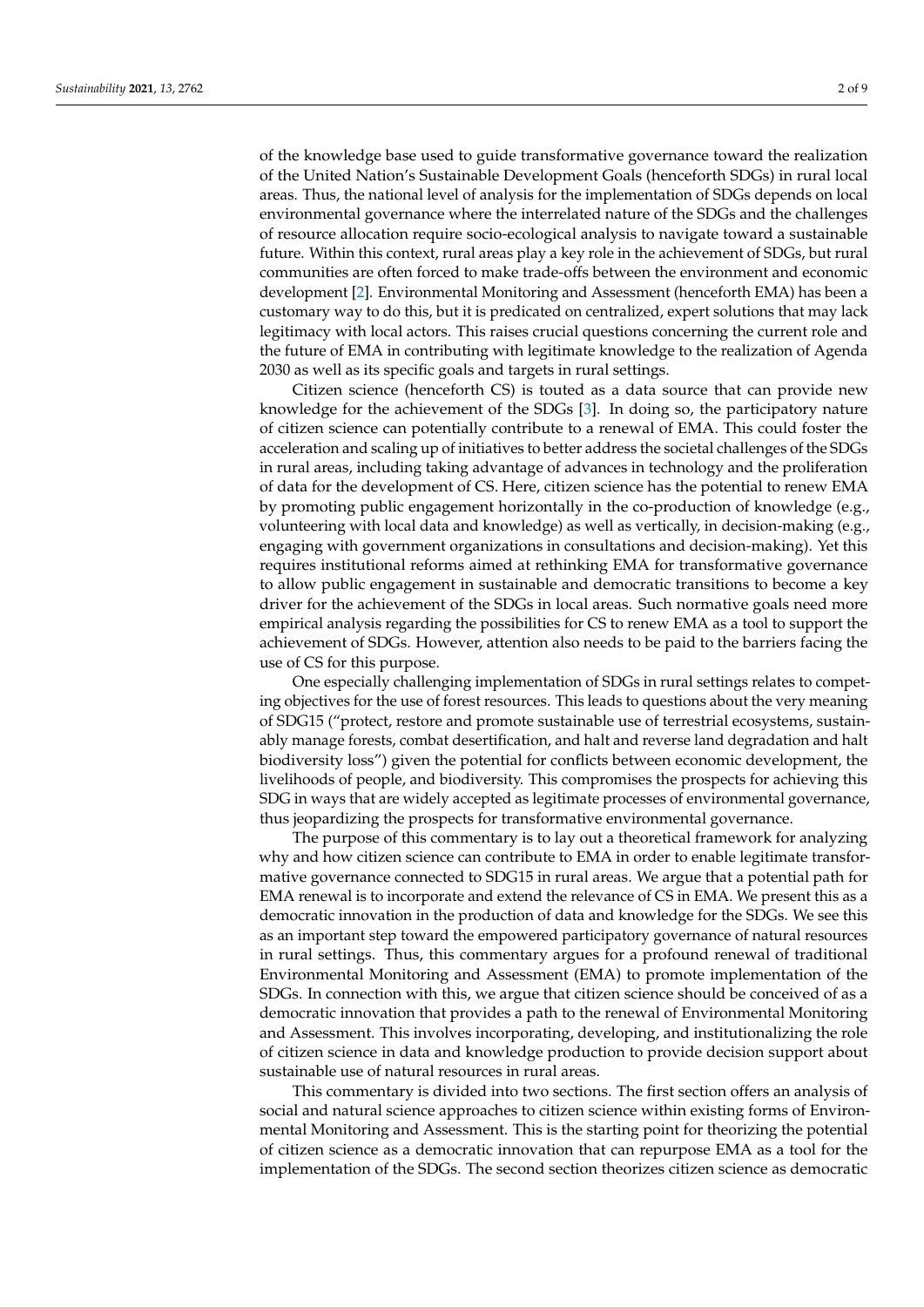innovation for legitimate transformative governance and socio-ecological transitions in rural areas. Here, we focus especially on the implementation of SDG15.

#### **2. Traditional Environmental Monitoring and Assessment Needs Citizen Science and Participatory Processes to Be Relevant for Agenda 2030 and the SDGs**

The involvement of non-scientists in the citizen-based production of knowledge and management of data has been addressed frequently in science and policy. This has been promoted as an innovative form of participation in the democratization of science [\[4,](#page-7-3)[5\]](#page-7-4). Today, it is recognized that citizen science projects not only serve to achieve scientific objectives, but they can also realize significant social outcomes [\[6\]](#page-7-5). CS initiatives show that there is a clear interest in different societal actors being involved in the scientific process, from acting as observers and data collectors, to working on assessments with practitioners, planners, and evaluators. Varied approaches of public engagement and knowledge production in science, crowdsourcing, and community science have come together under the umbrella of CS [\[7](#page-7-6)[–9\]](#page-7-7). Even if the majority of CS projects do not lead to scientific publication [\[10](#page-7-8)[,11\]](#page-7-9), they significantly contribute to the science-societypolicy interface through enhancing public awareness and empowerment. Many different definitions can be found for CS, but at least three forms of CS can be identified [\[12\]](#page-7-10):

- 1. Citizen science as a research method, aiming for credible scientific output.
- 2. Citizen science as public engagement, aiming to establish legitimacy for science and science policy in societal decision-making.
- 3. Citizen science as civic engagement collecting and using data aiming for legal or political influence in relation to specific issues.

The three forms of CS identified by O'Rourke and Macey [\[13\]](#page-7-11) designate somewhat different ways of performing citizen science. This includes contributing as helpers to the sciences (the first form), contributing as actors seeking knowledge and representation in decision-making processes (the second form), as well as a hybrid, borrowing traits from both forms (the third form) in order to reach goals on specific issues initiated by members of local communities. The first two approaches cover a range of different levels of participation that suit a broader range of societal actors. The participatory and public dimension of the knowledge produced in CS is of relevance to Environmental Monitoring and Assessment in the implementation of SDGs in terms of (i) encouraging citizens to participate in the EMA process by observing, gathering, and processing data as well as (ii) co-designing ways forward for EMA and progress toward SDGs. The latter includes evaluating two-way learning outcomes through participatory processes. Merging these socio-ecological formats for engaging with various societal actors may enhance the democratic dimensions of current citizen science innovation into updated and reformulated EMA frameworks. Indeed, it was highlighted at the first European Citizen Science Association (ECSA) conference in 2016 that to enhance innovation in science, CS needs to clearly demonstrate its scientific benefit, branch out across disciplines, and foster active networking and new formats of collaboration, including true co-design and co-production of knowledge with participants [\[14\]](#page-8-0).

However, CS is about participation in data production for environmental management and despite valuable insights into CS in the context of implementing SDGs, important governance challenges persist concerning how to fully integrate CS into established EMA frameworks. First, a compelling framework integrating CS into EMA for SDGs implementation remains elusive. Secondly, there is still a need for empirical comparisons focused on the potential for (as well as barriers to) CS in areas where there are conflicts and synergies between SDGs. This is especially relevant in rural settings characterized by a resource nexus with formal legal arrangements for resource control. In this context, CS can even serve to rethink the role of existing environmental laws and regulation. As Overdevest and Mayer [\[15\]](#page-8-1) argue: "The next generation of environmental law can realize a more cost effective, richer base of information about environmental quality by creatively drawing on resources from civil society at the same time that it encourages a more active citizenry".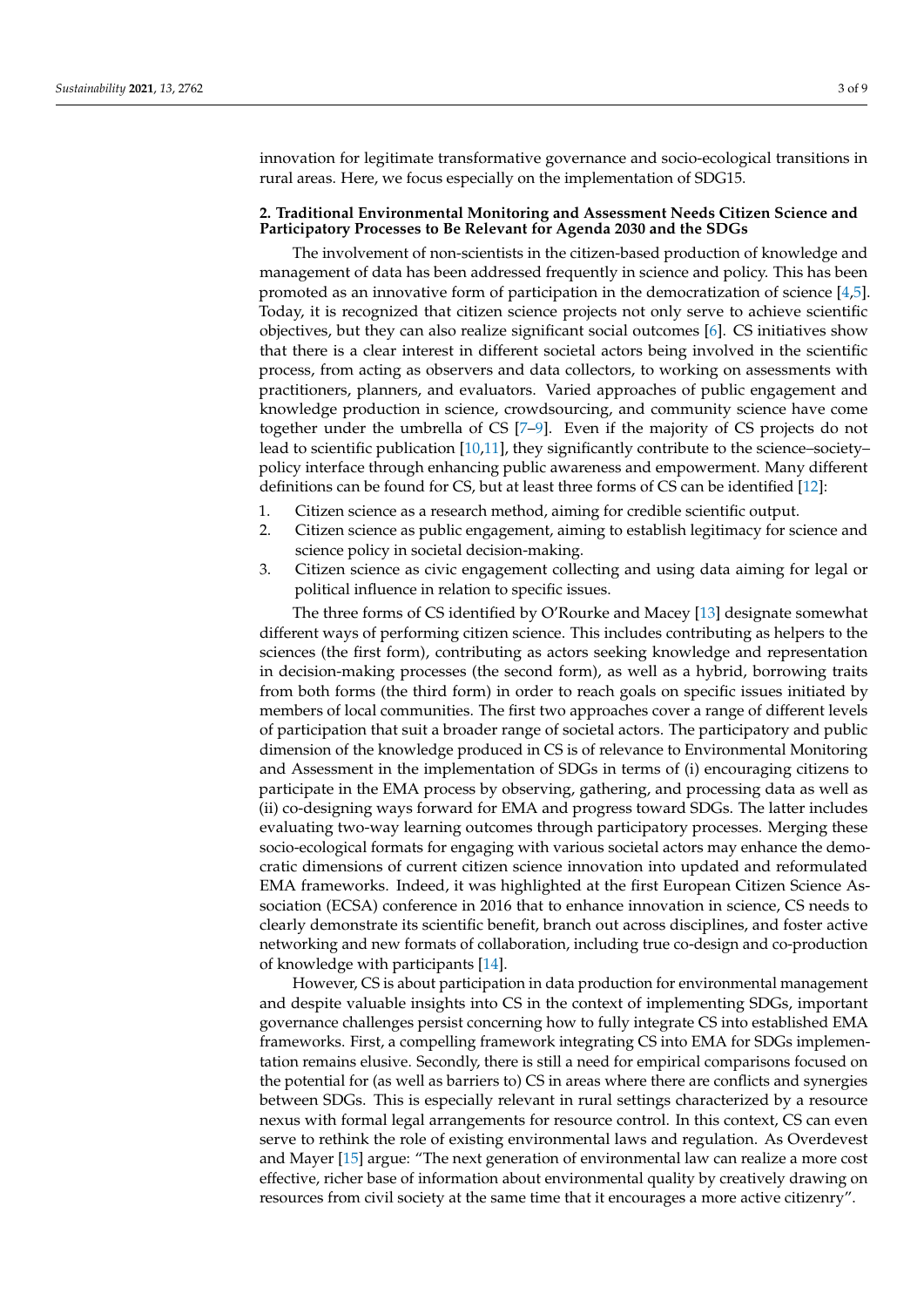Addressing this point is crucial when thinking how citizen science can help transform Environmental Monitoring and Assessment in settings where environmental regulation is mainly done through different forms of legal regulation. Yet, a caveat is important in this context: scaling up the use of CS to the legal and normative level of environmental governance implies that the institutions involved in this kind of governance need to have public procedures to deal with data gaps and the voluntary nature of CS as well. This resonates with Conrad and Hilchey [\[16\]](#page-8-2), who note that more knowledge is needed on the barriers for the incorporation of CS data into official assessments and policy decisions. Thus, the power of data collected by citizens needs to be analyzed in political terms, too. This raises fundamental issues concerning the political processes that mediate the production of data and knowledge through CS and how the results of CS could be scaled up into local policy making.

Such issues cannot be separated from the different scales in which those political processes are immersed, since local governance initiatives are part of wider structures of political decision-making. This is clearly observable when considering the role of municipalities in environmental planning and their potential to foster CS in innovative new forms of EMA. A report founded by the European Union (EU) on CS in so-called smart cities concluded that CS projects raise awareness, build capacity, and strengthen communities. However, that study also found that "to date there seems to be little synergy between citizen science and smart cities initiatives, and there is little interoperability and reusability of the data, apps, and services developed in each project" [\[17\]](#page-8-3). This gap between CS potential and the integration of data into local policy and regulation is even more challenging in rural areas where municipalities often lack resources to produce data relevant to the local resource nexus and environmental objectives that are of direct, everyday interest for livelihoods in rural communities. Thus, an important potential of citizen science to improve wider environmental policy resides precisely in providing usable local knowledge for a resource nexus approach to the Sustainable Development Goals [\[18\]](#page-8-4).

As Bleischwitz et al. [\[19\]](#page-8-5) state, a resource nexus is a "set of context-specific critical interlinkages between two or more natural resources used in delivery chains towards systems of provision for water, energy, food, land and materials". Within this context, one of the SDGs that is of fundamental importance for several other goals in rural areas is SDG15, which mandates the following: "Protect, restore and promote sustainable use of terrestrial ecosystems, sustainably manage forests, combat desertification, and halt and reverse land degradation and halt biodiversity loss". In analyzing this SDG in the light of a growing body of forest research in the social–ecological context, we note that forms of politics, forest, and land management play a crucial role in giving local meaning to sustainable management of forests and land. Furthermore, taking into consideration that forests and land are often in a resource nexus, we face important analytical challenges when addressing the political decisions on different resources implied in SDG15. Yet, Sayer et al. [\[20\]](#page-8-6) note that, "... SDG15 could raise the profile of conservation within the broader community" but there is also a "tendency for SDG15 to be viewed as a second-tier goal behind the others" [\[20\]](#page-8-6). In addition, a sound conceptual and empirical analysis of both forest politics and policy is crucial in the creation of new knowledge in the context of the interlinkages between forestry, policy, and current sustainability challenges [\[21\]](#page-8-7). Such political and policy dimensions in the efforts to work with SDG15 in rural areas are often deeply interconnected with conceptions of EMA based on technocratic, professional, and expert-based top–down assumptions about data production for environmental management. Furthermore, in some contexts, there are no coherent and coordinated EMA systems that can adequately guide public environmental policy and decisions in relation to forest and land resources. Thus, the democratizing potential of CS in rural forest settings of SDG15 implementation needs to be analyzed with special attention to context-specific political factors interacting with different approaches to EMA and the local institutions within which EMA systems are defined.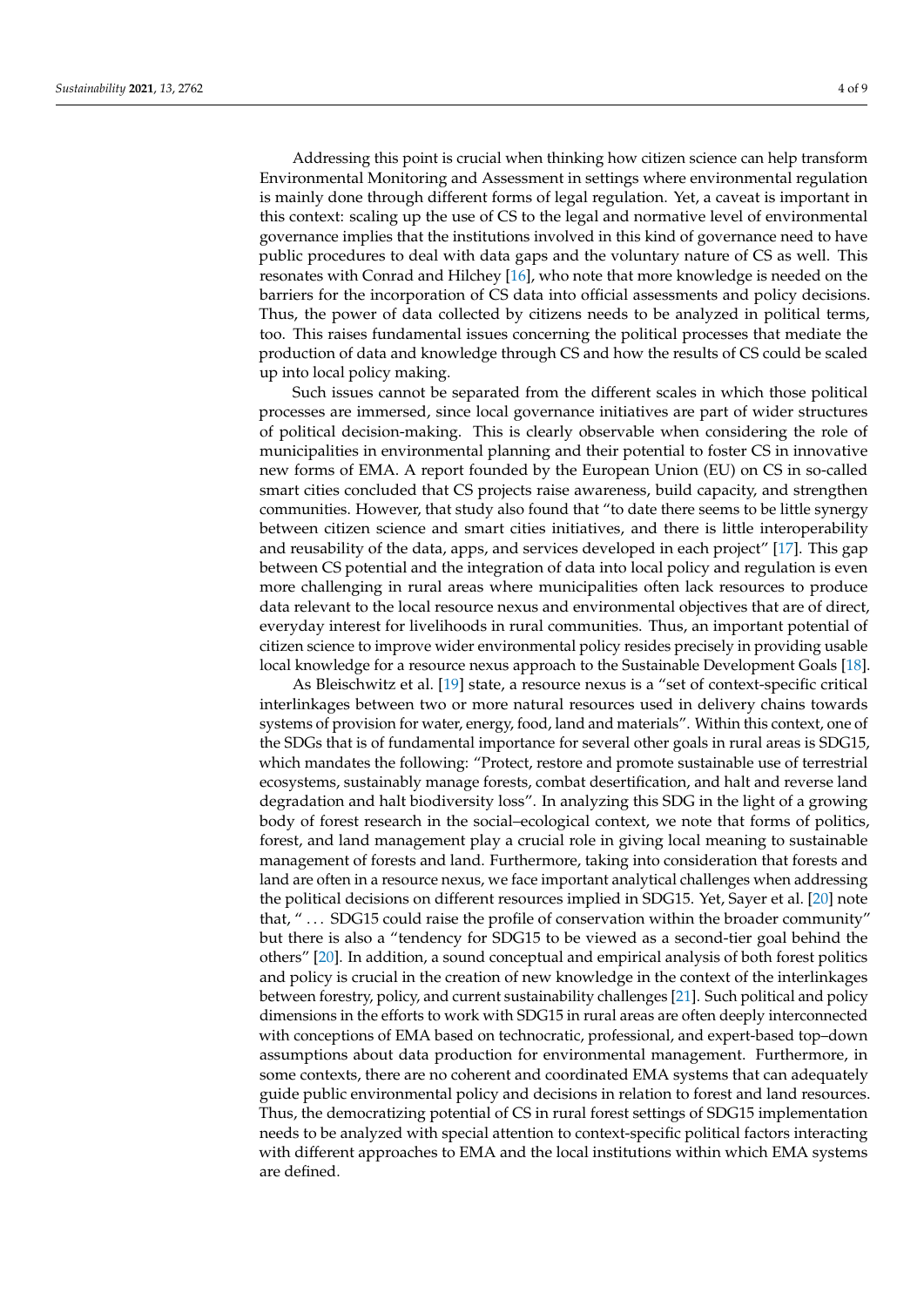### **3. Beyond Data Collection in Traditional Environmental Monitoring and Assessment: Citizen Science as Democratic Innovation in Rural Areas and the SDGs**

The analysis above indicates that there is clear recognition of the potential democratic relevance of scaling up citizen science for use in institutions supporting the implementation of Agenda 2030. This points toward thinking about how particular CS initiatives can fit in a more comprehensive CS framework that makes CS an integral part of the institutional governance systems where EMA is currently used. Yet, more knowledge is needed concerning how to effectively integrate CS into EMA to facilitate transformative governance for social–ecological transitions. In addition, there is a gap between the growing, evolving, and technologically advanced CS knowledge and the existing formal political and policy structures of environmental governance [\[22](#page-8-8)[,23\]](#page-8-9). This needs to be more deeply analyzed to understand how the knowledge base obtained through CS can foster legitimacy in local and national governance of resources. Incorporating CS into EMA is one way to do this, but there are political issues of fundamental importance when analyzing steps toward opportunities for CS in SDG-relevant EMA. The political issues that need more analysis range from rejection of CS knowledge by powerful actors to lack of incentives and support for wider public participation in CS.

To contribute to that analysis, we will conceive CS as a "democratic innovation" for public engagement [\[24\]](#page-8-10). This allows us to envision political paths that move beyond the current limits of CS in existing governance settings and promote the potential of CS to become a democratic innovation for involving citizens in EMA. This can give both citizen science as well as Environmental Monitoring and Assessment a stronger role in political decision-making processes surrounding Agenda 2030. We theorize citizen science as a democratic innovation for transformative governance and socio-ecological transitions under the premise that developing CS is often done in contexts characterized by democratic deficits in environmental governance. Our approach to CS in such terms draws from Smith's definition of democratic innovation which conceives this as "institutions that have been specifically designed to increase and deepen citizen participation in the political decision-making process" [\[25\]](#page-8-11).

However, considering CS as an institution creates several conceptual problems and challenges. Three of these challenges are important to consider in relation to CS initiatives in contexts where forest and land resources are sources of economic activity and growth. First, there is the challenge of creating public recognition of CS data as legitimate inputs for reforming environmental governance that might impinge upon the interests of powerful local actors. Secondly, there is the problem of unequal access to technological tools for participating in CS that originate from economic differences. This can lead to new ways of marginalizing people in environmental governance processes. Thirdly, spatial and temporal bias can affect the trust in the validity of data produced through CS.

Despite these concerns, the definition of democratic innovations is still adequate as a starting point for giving CS broader levels of impact in EMA. One such impact is on the vertical dimension of public engagement, which involves influencing policy. Another impact could be on the horizontal dimension of public engagement, which builds governance capacity among the citizenry. Developing citizen science in this horizontal dimension involves participation within existing local governance structures for environmental decision making, as far as EMA is a feature of those structures. Here, the local transformations that CS could bring about in EMA can be seen in terms of institutionalizing CS as a new way of fostering public participation in governance. In so doing, CS is generally about not only increasing and deepening public participation, but it is a specific way to empower citizens in the production of decision support inputs to local governance and decision-making.

In this context, augmenting EMA with CS could be driven by external reporting requirements. However, that is more about trying to "prove" that existing governance systems work, rather than enhancing the ability of governance processes to change existing situations that fall short of the ambitions of Agenda 2030. We argue that a "conserving" view of EMA where CS just meets formal expectations of public participation does not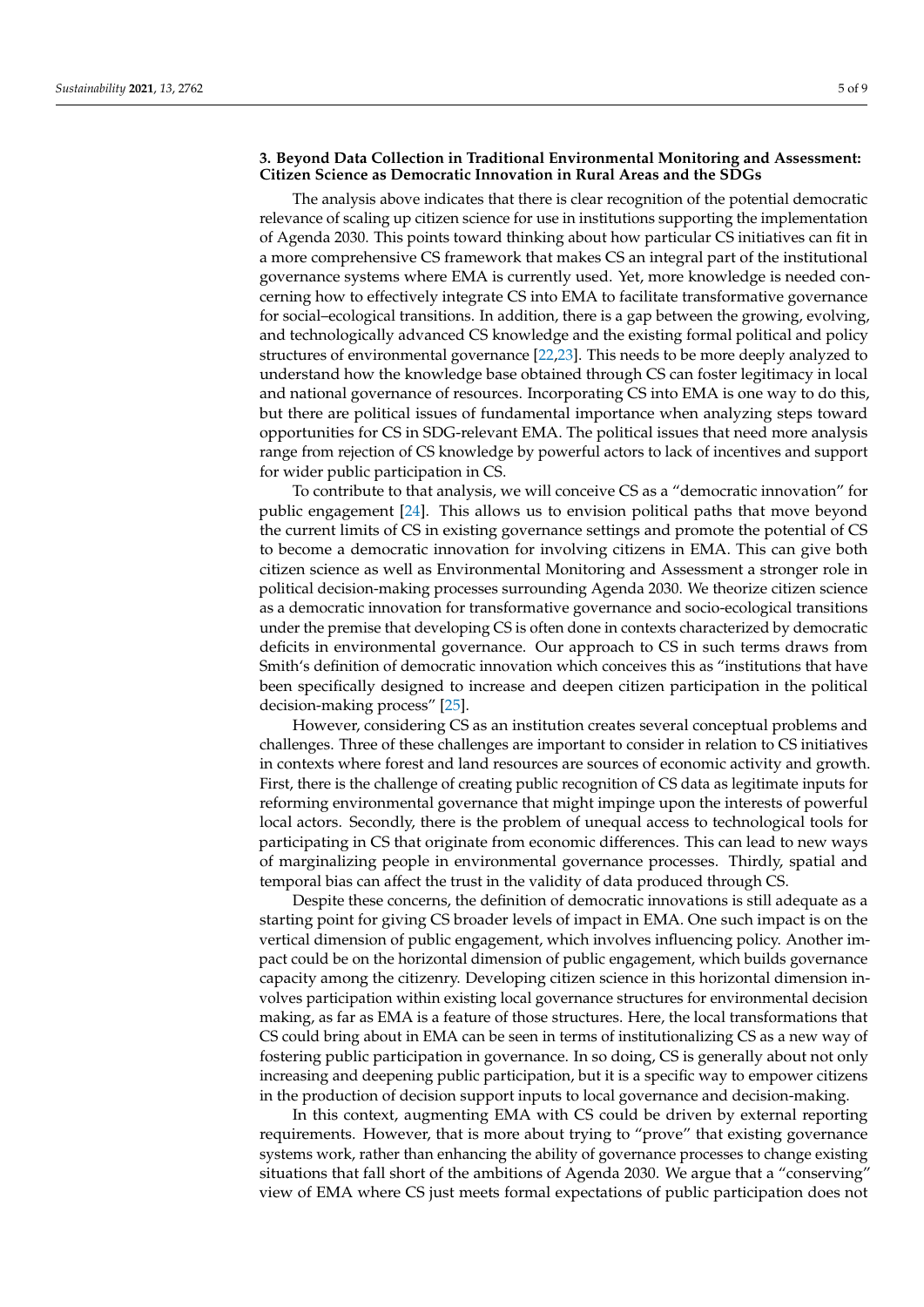address the need for transformative decision-making based on data and assessments that have quality, are accessible, and timely for supporting the implementation of the SDGs.

Citizen science in EMA must be treated as a necessary step toward what has been understood in terms of empowered participatory governance [\[26\]](#page-8-12). This arises from the potential of CS as a democratic innovation transforming institutions where empowered participatory governance means reliance on the participation and capacities of ordinary people in reason-based decision-making through action and discussion [\[26\]](#page-8-12). We argue that this is crucial for new sources of legitimacy in the implementation of SDG15 in rural settings where "traditional" EMA is based on professional systems. These systems involve centrally organized data collection where the results are placed in the hands of experts with a monopoly on interpreting these data.

Taking into account that our analysis of the potential of CS as a democratic innovation for EMA in rural settings will focus on contexts where there are political structures for formal democracy, we complement our definitions of democratic innovation and empowered participatory governance with some theoretical insights into legitimacy. Bernstein's understanding of legitimacy, which has been widely referred to in literature on environmental governance, states that:

"*Legitimacy can be defined as the acceptance and justification of shared rule by a community. This definition self-consciously combines an empirical measure of legitimacy (acceptance of a rule or institution as authoritative) and a normative argument concerning whether the authority possesses legitimacy (providing reasons that justify it)"*.

[\[27\]](#page-8-13)

As has been observed, the international nature of the SDGs raise a number of legitimacy problems [\[28\]](#page-8-14), and we can add here that traditional EMA, with its assumptions about experts and top–down data production for environmental governance, is not well equipped to offer the sort of data revolution for the SDGs envisioned in Agenda 2030. Thus, a deeper understanding of legitimacy issues concerning interactions between CS, EMA, and SDGs is needed. This should take into consideration the actors and procedures involved in sustainability questions. To more deeply analyze such issues, Bäckstrand´s distinction between input and output legitimacy is useful:

*"Input legitimacy concerns whether the process conforms to procedural demands, such as representation of relevant stakeholders, transparency and accountability. Output legitimacy revolves around effectiveness or 'problem solving capacity' of the governance system. In the context of partnerships for sustainable development, legitimacy is captured in the following two questions. Do private–public partnerships 'perform' and 'deliver' the promised results-based environmental governance? Are partnerships open to public scrutiny and representative and inclusive of different stakeholders' interests?"*.

[\[29\]](#page-8-15)

Input and output legitimacy resonates in Bexell's analysis of legitimacy in the global context of the SDGs, which distinguishes between legitimacy that "resides in perceptions about appropriate rule among those who are formally subject to a political institution or otherwise affected by its policies" [\[30\]](#page-8-16) and political legitimacy, which "means that the exercise of political authority lives up to a standard of appropriateness theoretically defined by the scholar" [\[30\]](#page-8-16). As Bexell notes, input legitimacy is linked to procedural and democratic sources of legitimacy, and output legitimacy is linked to effective problemsolving sources of legitimacy [\[30\]](#page-8-16).

We draw on those insights on the distinction between input and output legitimacy to analytically distinguish and evaluate the role of CS as a democratic innovation to renew EMA. First, such a conceptual distinction makes it possible to evaluate processes and outcomes involving CS. Secondly, it allows for identifying the structural barriers that CS encounters in the process of incorporating new knowledge toward social–ecological transformations in different institutional settings. Furthermore, clear criteria for legitimacy enhances the ability to problematize issues surrounding power relationships in the use of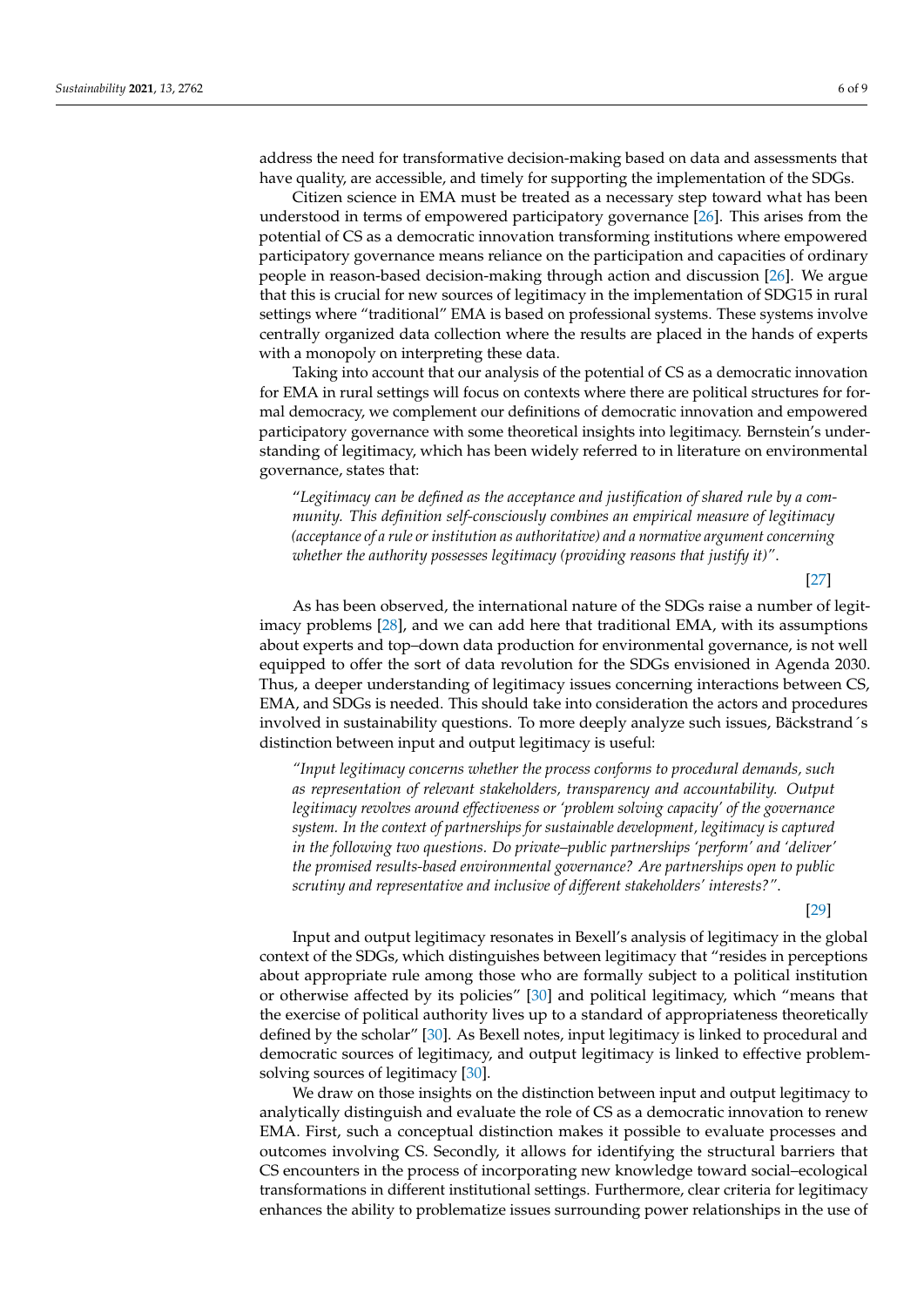CS and EMA when evaluating progress toward the achievement of SDGs in local contexts. In this regard, distinguishing between input and output legitimacy focuses our analyses on the role of data production and use involving CS when evaluating case studies on the implementation of SDGs.

In this regard, strengthening the environmental planning tools of rural municipalities and the provision of enough resources for developing and institutionalizing local citizen science appear as potentially important steps to overcoming barriers in the way of a further development of citizen science in rural areas. Crucially, this should take into consideration institutional reforms to allow more empowered participatory governance by marginalized rural people in the local decisions on resources. In principle, this could help empower both rural inhabitants and municipalities in areas with growing power asymmetries concerning data production on water, forest, and land resources. However, as we have emphasized earlier, this all depends on contingent political processes. Therefore, we have called attention to the importance of explicitly considering the politics of citizen science in any effort to further develop CS for a renewal of Environmental Monitoring and Assessment aiming at participatory forms of transformative environmental governance.

Finally, we would like to share a reflection on how our approach to EMA is, to an important degree, based on some lessons from research on EMA and implementation of SDGs in different national contexts in Sweden and Chile during the past two years. These cases, and their context-specificity, have given us valuable inputs and empirical perspectives for a critical approach to our own academic engagement in contributing to more democratic local environmental governance. A lesson learned from these cases is that much more attention to legitimacy issues is needed when rethinking EMA in the context of the SDGs in rural settings. In reflecting on this, our own normative expectations for more democratic forms of environmental governance become entangled in our analysis, as we firmly believe that the prospects of citizen science in providing new sources of legitimacy for environmental governance are worthy of being discussed in both academic and political terms.

In this regard, our critical reflection tells us that academic engagement in the politics of citizen science should not idealize CS. Furthermore, we should seek critical reflection on barriers to developing CS in settings where a professional approach to EMA is currently established. With this in mind, we see our call for a renewal EMA by incorporating CS as a normative goal that is connected to how academic experts in EMA think and act in relation to institutional changes. These institutional changes concern new norms, rules, understandings, and routines needed in environmental governance if the SDGs are to be achieved.

Thus, we situate ourselves as actors in the renewal of Environmental Monitoring and Assessment to account for power relations in knowledge production, as well as in understanding how the agency of local actors working with researchers in citizen science can foster the legitimacy of renewed EMA systems. If we argue that developing CS is key in socio-ecological settings where actors make different claims to the use of resources, which is often the case in transitions to sustainable land/forest use, it is because we self-critically see our roles as researchers contributing to the vertical dimension of public engagement in environmental governance. This, we believe, needs to be fostered by developing new opportunities for the public to know what the status of the local environment is, and for embracing the need for changes in society in line with the SDGs at local levels.

#### **4. Conclusions**

This commentary has shown how theorizing citizen science as a democratic innovation provides a conceptual lens for analyzing the potential and barriers for citizen science in renewing Environmental Monitoring and Assessment (EMA) to better support the implementation of the Sustainable Development Goals (SDGs). We see this approach as particularly valuable in analyzing the implementation of SDGs in rural settings where the nexus surrounding different resources creates conflict-laden situations. In these contexts,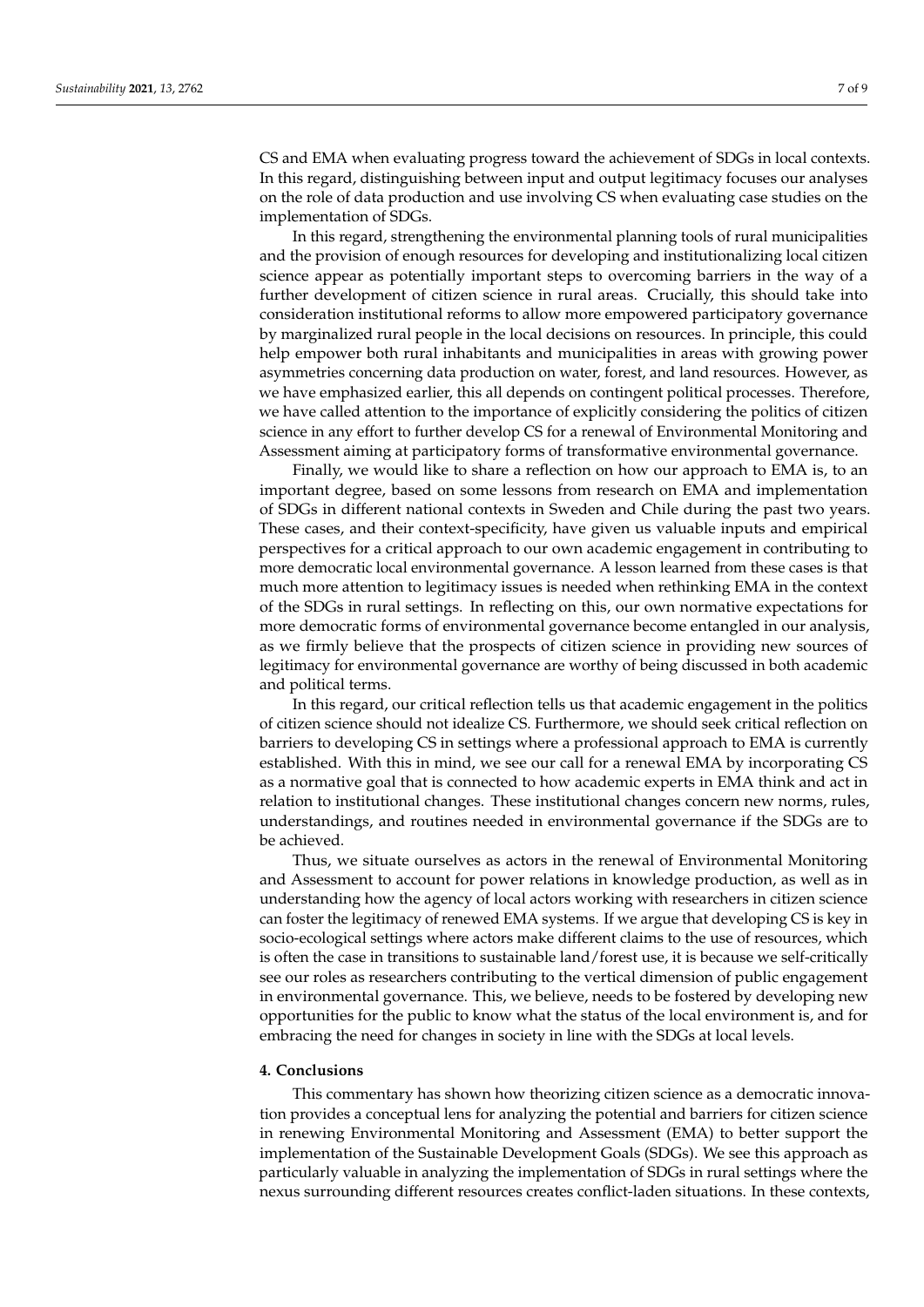EMA is expected to provide a legitimate evidence base to help navigate a path between SDG conflicts and synergies that leads to the achievement of Agenda 2030. Since legitimacy deficits are a fundamental problem in the implementation of the SDGs, we have connected the prospects of CS as a democratic innovation to the understanding of input and output legitimacy. This helps to capture the challenges of making inclusive participatory processes an integral feature in local decision-making about the allocation of human, economic, and environmental resources. We believe that these conceptual contributions open important paths for the practical improvement of data production and assessment, the democratization of science, and public participation that facilitates transformative local governance toward Agenda 2030 in rural contexts. The latter point about rural contexts is something easily missed when the focus is on Agenda 2030 at national scales.

**Author Contributions:** Individual contributions to this commentary were as follows: Conceptualization, C.A.F., M.J., S.G.G.; L.C.-K., C.M.-H., D.M., N.P., T.H.-R. and K.B.; Methodology, C.A.F., M.J. and D.M.; investigation, C.A.F., M.J. and D.M.; resources, C.A.F., M.J. and K.B., writing—original draft preparation, C.A.F.; writing—review and editing, C.A.F., M.J., L.C.-K., C.M.-H., D.M., N.P., T.D., T.H.-R. and K.B.; project administration, K.B.; funding acquisition, C.A.F., M.J. and K.B. All authors have read and agreed to the published version of the manuscript.

**Funding:** This research was funded by FORMAS, grant number 2018-02341.

**Institutional Review Board Statement:** Not applicable.

**Informed Consent Statement:** Not applicable.

**Data Availability Statement:** No new data were created or analyzed in this study. Data sharing is not applicable to this article.

**Acknowledgments:** The authors thank fellow project participant Torbjörn Ebenhard, for constructive discussions.

**Conflicts of Interest:** The authors declare no conflict of interest.

#### **References**

- <span id="page-7-0"></span>1. United Nations. *Transforming Our World: The 2030 Agenda for Sustainable Development*; United Nations: New York, NY, USA, 2015; p. 35.
- <span id="page-7-1"></span>2. OECD. *Rural Well-Being: Geography of Opportunities*; OECD: Paris, France, 2020.
- <span id="page-7-2"></span>3. Fritz, S.; See, L.; Carlson, T.; Haklay, M.; Oliver, J.L.; Fraisl, D.; Mondardini, R.; Brocklehurst, M.; Shanley, L.A.; Schade, S.; et al. Citizen science and the United Nations Sustainable Development Goals. *Nat. Sustain.* **2019**, *2*, 922–930. [\[CrossRef\]](http://doi.org/10.1038/s41893-019-0390-3)
- <span id="page-7-3"></span>4. Holocher-Ertl, T.; Kieslinger, B. *Green paper on Citizen Science for Europe: Towards a Society of Empowered Citizens and Enhanced Research*; European Commission: Brussels, Belgium, 2013.
- <span id="page-7-4"></span>5. Pocock, M.J.O.; Chapman, D.S.; Sheppard, L.J.; Roy, H.E. Choosing and Using Citizen Science: A Guide to When and How to Use Citizen Science to Monitor Biodiversity and the Environment. Available online: <http://nora.nerc.ac.uk/id/eprint/510644/> (accessed on 30 October 2020).
- <span id="page-7-5"></span>6. Bonney, R.; Shirk, J.L.; Phillips, T.B.; Wiggins, A.; Ballard, H.L.; Miller-Rushing, A.J.; Parrish, J.K. Next steps for citizen science. *Science* **2014**, *343*, 1436–1437. [\[CrossRef\]](http://doi.org/10.1126/science.1251554) [\[PubMed\]](http://www.ncbi.nlm.nih.gov/pubmed/24675940)
- <span id="page-7-6"></span>7. Bonney, R.; Cooper, C.B.; Dickinson, J.; Kelling, S.; Phillips, T.; Rosenberg, K.V.; Shirk, J. Citizen science: A developing tool for expanding science knowledge and scientific literacy. *BioScience* **2009**, *59*, 977–984. [\[CrossRef\]](http://doi.org/10.1525/bio.2009.59.11.9)
- 8. Shirk, J.L.; Ballard, H.L.; Wilderman, C.C.; Phillips, T.; Wiggins, A.; Jordan, R.; McCallie, E.; Minarchek, M.; Lewenstein, B.V.; Krasny, M.E.; et al. Public participation in scientific research: A framework for deliberate design. *Ecol. Soc.* **2012**, *17*, 17. [\[CrossRef\]](http://doi.org/10.5751/ES-04705-170229)
- <span id="page-7-7"></span>9. Silvertown, J. A new dawn for citizen science. *Trends Ecol. Evol.* **2009**, *24*, 467–471. [\[CrossRef\]](http://doi.org/10.1016/j.tree.2009.03.017) [\[PubMed\]](http://www.ncbi.nlm.nih.gov/pubmed/19586682)
- <span id="page-7-8"></span>10. Kullenberg, C.; Kasperowski, D. What is citizen science?—A scientometric meta-analysis. *PLoS ONE* **2016**, *11*, e0147152. [\[CrossRef\]](http://doi.org/10.1371/journal.pone.0147152) [\[PubMed\]](http://www.ncbi.nlm.nih.gov/pubmed/26766577)
- <span id="page-7-9"></span>11. Theobald, E.J.; Ettinger, A.K.; Burgess, H.K.; DeBey, L.B.; Schmidt, N.R.; Froehlich, H.E.; Wagner, C.; HilleRisLambers, J.; Tewksbury, J.; Harsch, M.A.; et al. Global change and local solutions: Tapping the unrealized potential of citizen science for biodiversity research. *Biol. Conserv.* **2015**, *181*, 236–244. [\[CrossRef\]](http://doi.org/10.1016/j.biocon.2014.10.021)
- <span id="page-7-10"></span>12. Kasperowski, D.; Kullenberg, C.; Mäkitalo, Å. Embedding Citizen Science in research: Forms of engagement, scientific output and values for science, policy and society. *SocArXiv* **2017**. [\[CrossRef\]](http://doi.org/10.31235/osf.io/tfsgh)
- <span id="page-7-11"></span>13. O'Rourke, D.; Macey, G.P. Community environmental policing: Assessing new strategies of public participation in environmental regulation. *J. Policy Anal. Manag.* **2003**, *22*, 383–414. [\[CrossRef\]](http://doi.org/10.1002/pam.10138)